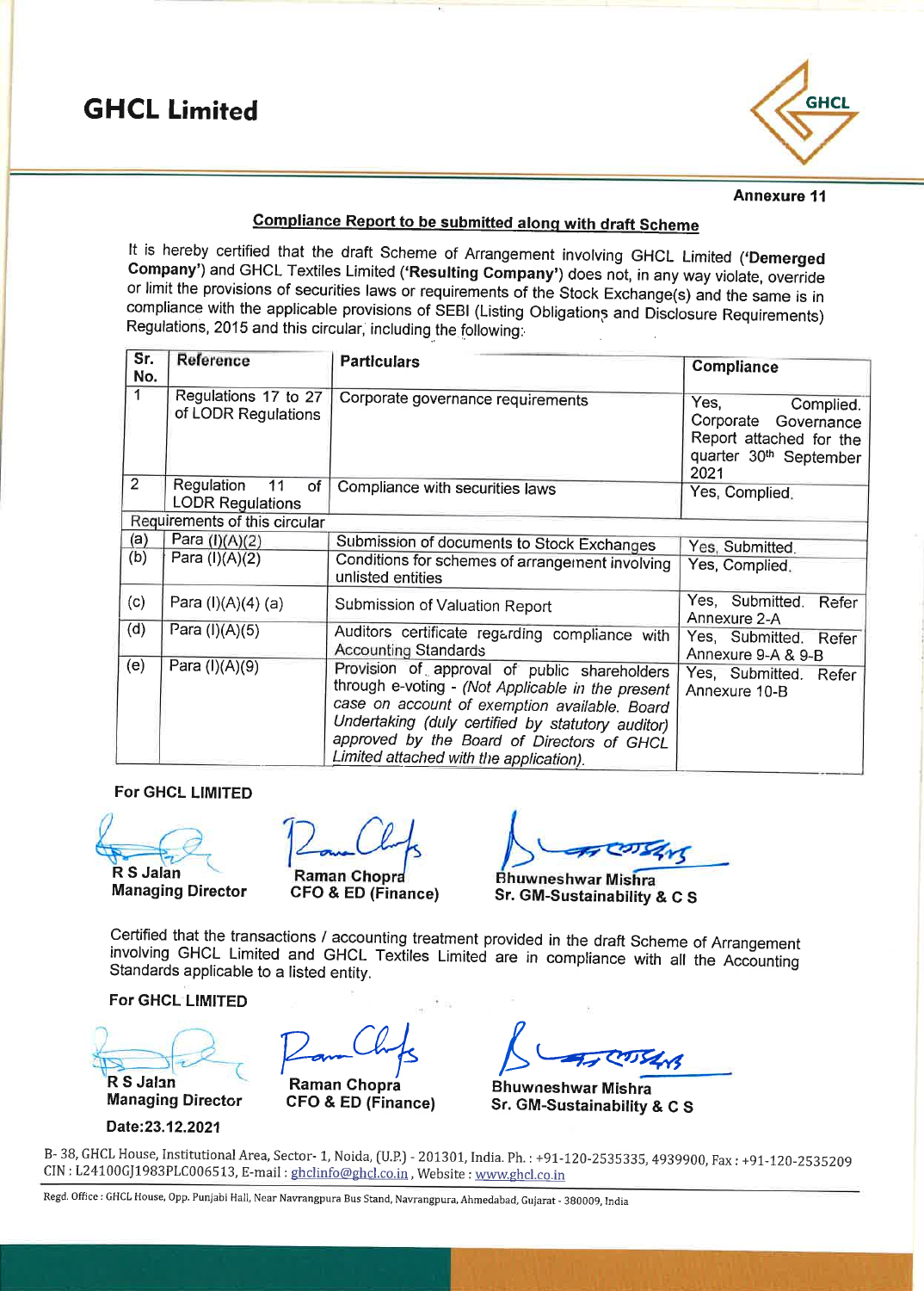

October 14, 2021

आश्विन - शुक्लपक्ष -- नवमी विक्रम सम्वत २०७८

National Stock Exchange of India Limited "Exchange Plaza" Sandra - Kurla Complex, Bandra (E), Mumbai - 400 051 NSE Code: GHCL

**BSE Limited** Corporate Relationship Department, 1<sup>st</sup> Floor, New Trading Ring, Rotunda Building, P.J. Towers, Dalal Street, Fort, Mumbai - 400 001 BSE Code: 500171

Dear Sir / Madam,

## Sub: Compliance Report on Corporate Governance for the quarter/ half year ended September 30, 2021

Pursuant to Regulation 27(2) of the SEBI (Listing Obligations and Disclosure Requirements), Regulations, 2015 read with SEBI Circular (CIR/CFD/CMD/ 5/ 2015 dated September 24, 2015, SEBI/HO/CFD/CMD1/CIR/P/2019/78 dated July 16, 2019 and SEBl/HO/CFD/CMD-2/CIR/P/2021/567 dated May 31, 2021 and other applicable provisions, if any, please find enclosed herewith compliance report on Corporate Governance for the quarter ended September 30, 2021 as per Annexure I of the circular.

In addition to the above, please also find enclosed herewith compliance report on Corporate Governance for the half year ended September 30, 2021 as per Annexure Ill & IV of the above circular.

You are requested to kindly take note of the same.

In case you require any further information/ clarification, please do let us know.

Thanking you

Yours faithfully

For GHCL LIMITED

 $h$ 

Sr. GM-Sustainability & Company Secretary as well as Compliance Officer Bhuwneshwar Mishra ~

B- 38, GHCL House, Institutional Area, Sector- 1, Naida, (U.P.) - 201301, India. Ph. : +91-120-2535335, 4939900, Fax : +91-120-2535209 CIN : L24100GJ1983PLC006513, E-mail : ghclinfo@ghcl.co.in , Website :www.ghcl.co.in

Regd. Office: GHCL House, Opp. Punjabi Hall, Near Navrangpura Bus Stand, Navrangpura, Ahmedabad, Gujarat - 380009, India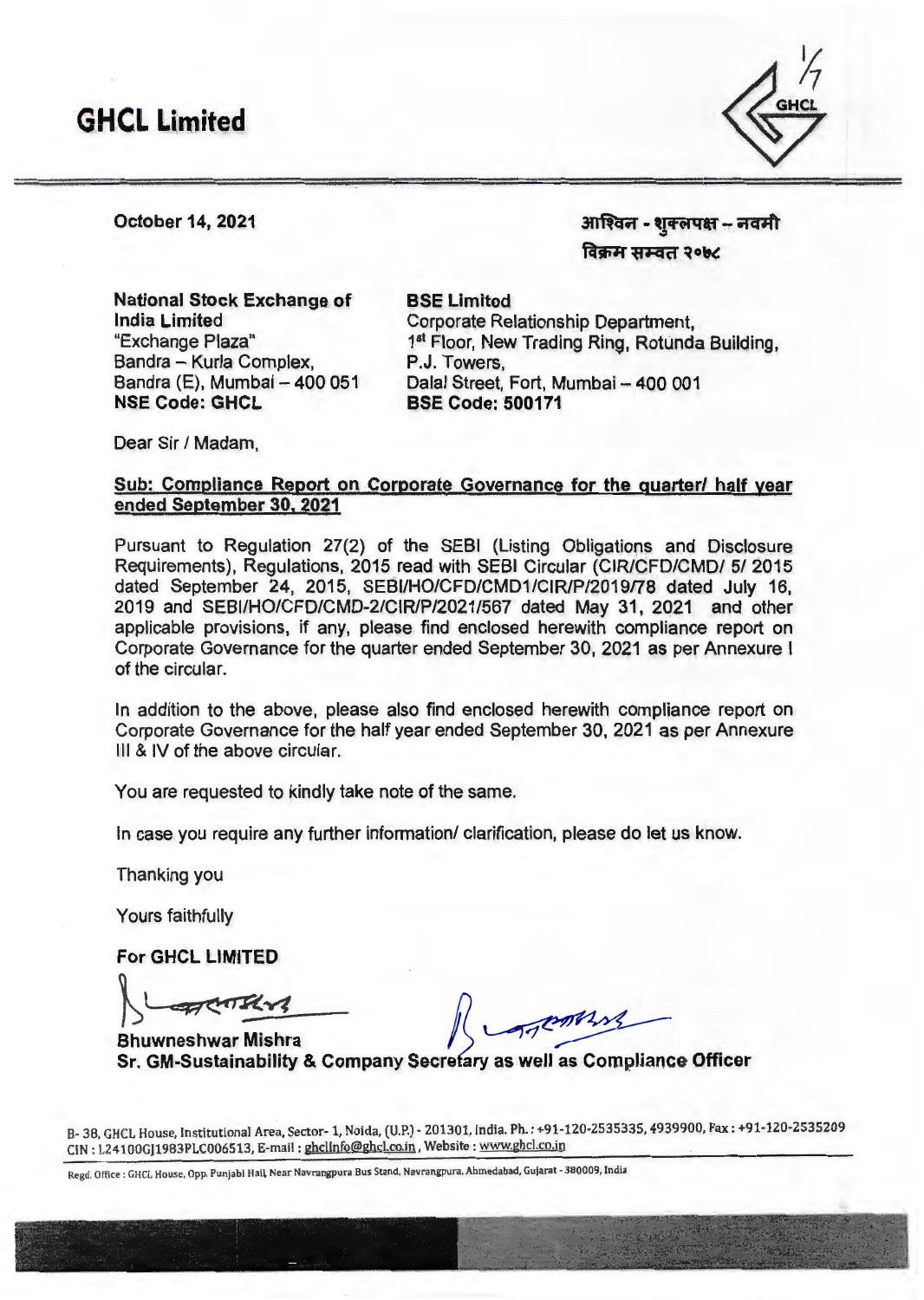|                      | Name of Listed Entity GHCL Limited |                    |          |                                                                                                                                                                                                                                                                                                                                                                                                                                                                           |                                          |                                                                        |         |            |                  |                                                      |                                             |                                                                                                                                               |                                                                                                                                      |                                                                                                                                                                                 |                                                                                                                                                                                                    |
|----------------------|------------------------------------|--------------------|----------|---------------------------------------------------------------------------------------------------------------------------------------------------------------------------------------------------------------------------------------------------------------------------------------------------------------------------------------------------------------------------------------------------------------------------------------------------------------------------|------------------------------------------|------------------------------------------------------------------------|---------|------------|------------------|------------------------------------------------------|---------------------------------------------|-----------------------------------------------------------------------------------------------------------------------------------------------|--------------------------------------------------------------------------------------------------------------------------------------|---------------------------------------------------------------------------------------------------------------------------------------------------------------------------------|----------------------------------------------------------------------------------------------------------------------------------------------------------------------------------------------------|
|                      | 2 Ouarter ending                   | September 30, 2021 |          |                                                                                                                                                                                                                                                                                                                                                                                                                                                                           |                                          |                                                                        |         |            |                  |                                                      |                                             |                                                                                                                                               |                                                                                                                                      |                                                                                                                                                                                 |                                                                                                                                                                                                    |
|                      |                                    |                    |          |                                                                                                                                                                                                                                                                                                                                                                                                                                                                           |                                          |                                                                        |         |            |                  |                                                      |                                             |                                                                                                                                               |                                                                                                                                      |                                                                                                                                                                                 |                                                                                                                                                                                                    |
|                      | Composition of Board of Directors  |                    |          |                                                                                                                                                                                                                                                                                                                                                                                                                                                                           |                                          |                                                                        |         |            |                  |                                                      |                                             |                                                                                                                                               |                                                                                                                                      |                                                                                                                                                                                 |                                                                                                                                                                                                    |
| Title<br>(Mr.<br>Msl | Name of the<br>Director            | PAN <sup>5</sup>   | DIN      | Category<br>(Chairperson/<br>Executive / Non-<br>Eexecutive /<br>Independent /<br>Nominee) <sup>4</sup>                                                                                                                                                                                                                                                                                                                                                                   | Initial Date<br>1o<br>Appointment in the | Date of Re-<br>appointment Cassation<br>current<br>term /<br>cessation | Date of | Tenure*    | Date of<br>Birth | <b>W</b> /hether<br>special<br>resolution<br>passed? | Date of<br>passing<br>special<br>resolution | No. of<br>Directorship<br>in listed<br>eatities<br>including this lincluding this<br>listed eatily<br>in reference<br>to Regulation<br>17A(1) | No. of<br>Independent<br>Directors in<br>listed entities<br>listed entity<br>in reference<br>to previsio to<br>Regulation<br>17A(1)] | Nunsber of<br>membership in<br>Audit /<br>Stakeholder<br>Committee(s)<br>including this<br>listed entity<br>(Refer Regulatio<br>26(1) of the<br>Listing<br><b>Regulations</b> ) | No. of post of<br>Chairperson in<br>Audit / Stekeholder<br>Committee(s) held in<br>listed entities<br>including this listed<br>entity (Refer<br>Regulation 26(1) of<br>the Listing<br>Regulations) |
| Mr.                  | Sanjay Dalmia                      | AADPD9438N         | 00206992 | Non Executive<br>Chairperson -<br>Promoter                                                                                                                                                                                                                                                                                                                                                                                                                                | 20-10-1983                               | $19 - 06 - 2021$                                                       |         | N/A        | $17-03-1944$     | Yes                                                  | 19-06-2021                                  |                                                                                                                                               |                                                                                                                                      |                                                                                                                                                                                 |                                                                                                                                                                                                    |
| Mr                   | Anurag Dalmia                      | AADPD9439P         | 00120710 | Non Executive - Vice<br>Chairman - Promoter                                                                                                                                                                                                                                                                                                                                                                                                                               | 19-04-1986                               | 06-07-2020                                                             |         | N/A        | 11-05-1956       | <b>N/A</b>                                           | <b>N/A</b>                                  |                                                                                                                                               |                                                                                                                                      |                                                                                                                                                                                 |                                                                                                                                                                                                    |
| Mr                   | Dr. Manoj Vaish                    | AAAPV5957F         | 00157082 | Non Executive -<br>Independent                                                                                                                                                                                                                                                                                                                                                                                                                                            | $01 - 04 - 2019$                         | 01-04-2019                                                             |         | 30 months  | 24-05-1961       | <b>N/A</b>                                           | <b>N/A</b>                                  |                                                                                                                                               |                                                                                                                                      |                                                                                                                                                                                 |                                                                                                                                                                                                    |
| Mr                   | Justice Ravindra<br>Smah           | ATZPS1677H         | 08344852 | Non Executive -<br>Independent                                                                                                                                                                                                                                                                                                                                                                                                                                            |                                          | $01-04-2019$ $01-04-2019$                                              |         | 30 months  | 02-07-1953       | NIA                                                  | <b>N/A</b>                                  |                                                                                                                                               |                                                                                                                                      |                                                                                                                                                                                 |                                                                                                                                                                                                    |
| Mr                   | Arun Kumar Jain                    | ABZPJ6664P         | 07563704 | Non Executive -<br>independent                                                                                                                                                                                                                                                                                                                                                                                                                                            |                                          | 01-04-2019 01-04-2019                                                  |         | 30 months  | 04-01-1956       | <b>N/A</b>                                           | <b>N/A</b>                                  |                                                                                                                                               |                                                                                                                                      |                                                                                                                                                                                 |                                                                                                                                                                                                    |
| Mrs.                 | Vijaylaxmi Joshi                   | ADAPJ2125O         | 00032055 | Non Executive -<br>Independent-Woman<br>Director                                                                                                                                                                                                                                                                                                                                                                                                                          | 20-04-2017                               | 20-04-2017                                                             |         | 53 months  | $01 - 08 - 1958$ | <b>N/A</b>                                           | <b>NiA</b>                                  |                                                                                                                                               |                                                                                                                                      |                                                                                                                                                                                 |                                                                                                                                                                                                    |
| Mr.                  | Dr Lavanya Rastogo                 | AFDPR4963H         | 01744049 | Non Executive -<br>Independent                                                                                                                                                                                                                                                                                                                                                                                                                                            | 24-11-2014                               | 01-04-2019                                                             |         | 30 months  | 08-03-1981       | YES*                                                 | 12-03-2019.                                 |                                                                                                                                               |                                                                                                                                      |                                                                                                                                                                                 |                                                                                                                                                                                                    |
| Mr                   | R. S. Jalan                        | ABBPJ6847Q         | 00121260 | Executive (MD)                                                                                                                                                                                                                                                                                                                                                                                                                                                            | 24-09-2002                               | 07-06-2017                                                             |         | N/A        | 10-10-1957       | <b>N/A</b>                                           | N/A                                         |                                                                                                                                               | $\Omega$                                                                                                                             |                                                                                                                                                                                 |                                                                                                                                                                                                    |
| Mr                   | Raman Chopra                       | AADPC9604M         | 00954190 | Executive (CFO)                                                                                                                                                                                                                                                                                                                                                                                                                                                           | 01-04-2008                               | 01-04-2018                                                             |         | <b>N/A</b> | $25 - 11 - 1965$ | N/A                                                  | <b>N/A</b>                                  |                                                                                                                                               | $\mathbf{0}$                                                                                                                         |                                                                                                                                                                                 |                                                                                                                                                                                                    |
| Mr                   | Neelabh Dalmia                     | AFBPD8202R         | 00121760 | Executive - Director<br>(Textiles)                                                                                                                                                                                                                                                                                                                                                                                                                                        | 20-07-2005                               | 01-02-2020                                                             |         | N/A        | 16-08-1983       | <b>N/A</b>                                           | N/A                                         |                                                                                                                                               |                                                                                                                                      |                                                                                                                                                                                 |                                                                                                                                                                                                    |
| passed.              | retirement, whichever is earlier.  |                    |          | Note 1: <sup>4</sup> Company appointed Dr. Lavanya Rastogi, as an Independent Director of the Company for second term of five years w.e.f April 1, 2019. Hence, pursuant to requirement of Section 149(10) of the Companics Act, 2013 Sp<br>Note 2: The Board of Directors of the Company is their meeting held on July 29, 2021 had nominated Dr. Manoj Vaish as Lead Independent Director of the Company for a period of 3 years period from the date of notaination or |                                          |                                                                        |         |            |                  |                                                      |                                             |                                                                                                                                               |                                                                                                                                      |                                                                                                                                                                                 |                                                                                                                                                                                                    |
|                      |                                    |                    |          |                                                                                                                                                                                                                                                                                                                                                                                                                                                                           |                                          |                                                                        |         |            |                  |                                                      |                                             |                                                                                                                                               |                                                                                                                                      |                                                                                                                                                                                 |                                                                                                                                                                                                    |
|                      |                                    |                    |          | <sup>5</sup> PAN number of any director would not be displayed on the website of Stock Exchange.<br>& Category of directors means executive/non-executive/independent/Nominee. If a director fits into more than one category write all categories separating with hyphen.                                                                                                                                                                                                |                                          |                                                                        |         |            |                  |                                                      |                                             |                                                                                                                                               |                                                                                                                                      |                                                                                                                                                                                 |                                                                                                                                                                                                    |



burneys

ブ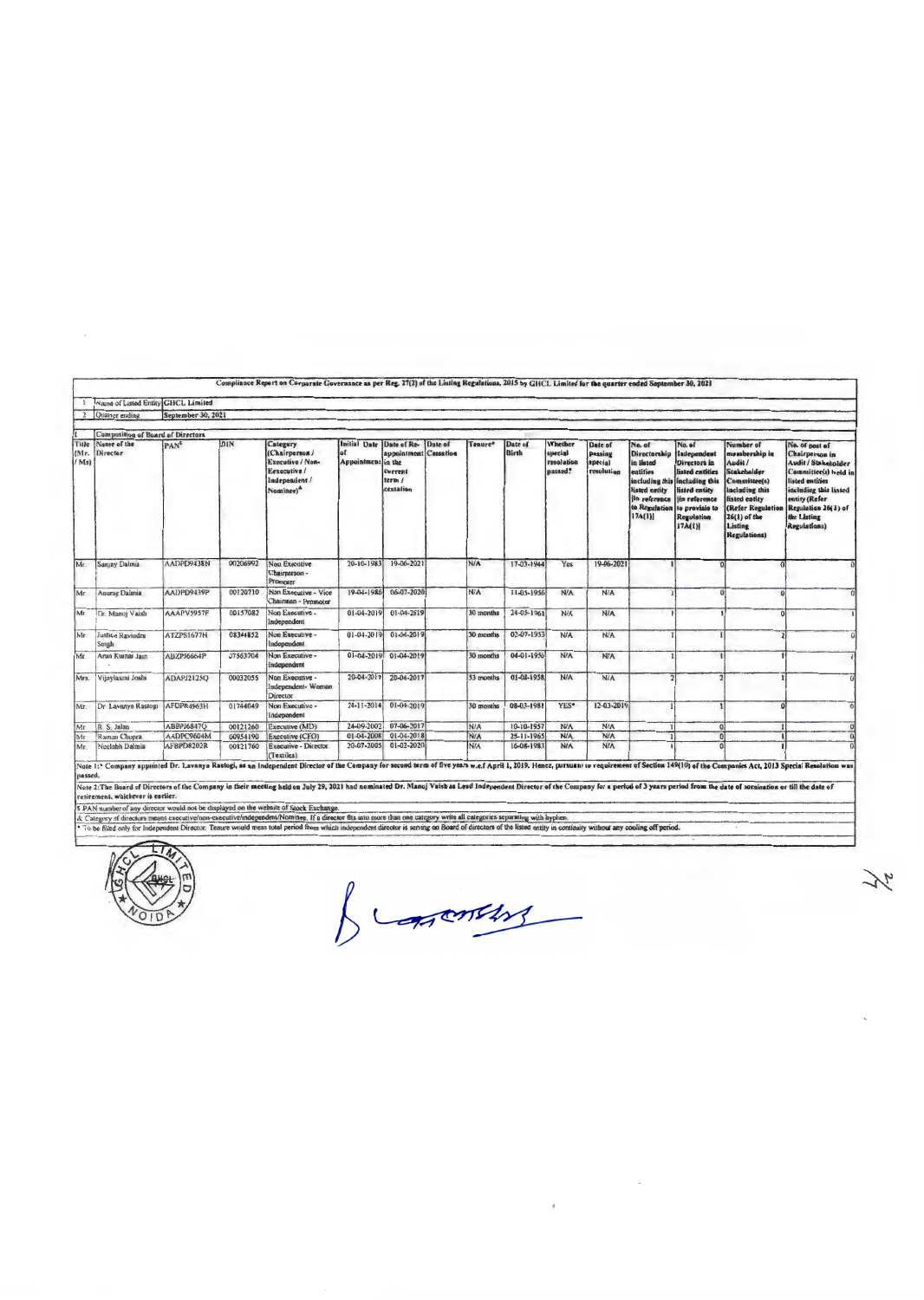| -1                      | Name of Listed                            | <b>GHCL</b> Limited                                                                                                                                                                                                                                                                                        |                                                                                                     |                          |                      |                          |                                                  |                                                           |                                                                                              |                          |                      |
|-------------------------|-------------------------------------------|------------------------------------------------------------------------------------------------------------------------------------------------------------------------------------------------------------------------------------------------------------------------------------------------------------|-----------------------------------------------------------------------------------------------------|--------------------------|----------------------|--------------------------|--------------------------------------------------|-----------------------------------------------------------|----------------------------------------------------------------------------------------------|--------------------------|----------------------|
| $\overline{2}$          | Quarter ending                            | September 30, 2021                                                                                                                                                                                                                                                                                         |                                                                                                     |                          |                      |                          |                                                  |                                                           |                                                                                              |                          |                      |
|                         |                                           |                                                                                                                                                                                                                                                                                                            |                                                                                                     |                          |                      |                          |                                                  |                                                           |                                                                                              |                          |                      |
| $\mathbf{H}$            | Composition of Committees                 |                                                                                                                                                                                                                                                                                                            |                                                                                                     |                          |                      |                          |                                                  |                                                           |                                                                                              |                          |                      |
|                         | Name of Committee                         | <b>Name of Committee</b><br>members                                                                                                                                                                                                                                                                        | Category<br>(Chairperson /<br><b>Executive / Non-</b><br>Eexecutive /<br>Independent /<br>Nominee)& | Date of<br>Appointment   | Date of<br>Cessation |                          | <b>Name of Committee</b>                         | Nause of Committee<br>members                             | Category<br>(Chairperson /<br>Executive / Non-<br>Eexecutive /<br>Independent /<br>Nominee)S | Date of<br>Appointment   | Date of<br>Cessation |
| 1                       | Audit &<br>Compliance<br>Committee        | Dr. Manuj Vaish -<br>Chairman of the<br>Committee                                                                                                                                                                                                                                                          | Independent                                                                                         | 18-09-2019               |                      | $\overline{2}$           | Nomination &<br><b>Remuneration</b><br>Committee | Mr. Sanjay Dalmia -<br>Member of the<br>Committee         | Chairperson                                                                                  | 18-10-2014               |                      |
|                         |                                           | Mrs. Vijaylaxmi Joshi                                                                                                                                                                                                                                                                                      | Independent                                                                                         | 29-07-2017               |                      |                          |                                                  | Mrs. Vijaylaxını Joshi<br>Chairperson of the<br>Committee | Independent                                                                                  | 18-07-2018               |                      |
|                         |                                           | Justice Ravindra Singh                                                                                                                                                                                                                                                                                     | Independent                                                                                         | 01-04-2019               |                      |                          |                                                  | Justice Ravindra Singh                                    | Independent                                                                                  | 18-09-2019               |                      |
|                         |                                           |                                                                                                                                                                                                                                                                                                            |                                                                                                     |                          |                      |                          |                                                  |                                                           |                                                                                              |                          |                      |
|                         |                                           | Mr. Arun Kumar Jain<br>Nute 3: Mr. Neelabh Dalmin is a permanent invitee of the Audit & Compliance Committee. 2. The<br>Board of Directors of the Company in their meeting held on July 29, 2021 had renamed the Audit<br>Committee as "Audit & Compliance Committee" and also extended its scope of work. | Independent                                                                                         | 01-04-2019               |                      |                          |                                                  | Dr. Manoj Varsh<br>Mr. Arun Kumar Jaiu -                  | Independent                                                                                  | 18-09-2019<br>01-04-2019 |                      |
| $\overline{\mathbf{3}}$ | Risk &<br>Sustainability<br>Committee (if | Mr. Arun Kumar Jain -<br>Chairman of the<br>Committee                                                                                                                                                                                                                                                      | Independent                                                                                         | 01-04-2019               |                      | $\overline{\phantom{a}}$ | Stakeholders<br>Relationship<br>Committee        | Chairman of the<br>Committee                              | Independent                                                                                  |                          |                      |
|                         | applicable)                               | Mr. Anunag Dalmia                                                                                                                                                                                                                                                                                          | Non-Exeutive                                                                                        | 29-07-2021               |                      |                          |                                                  | Justice Ravindra Singh                                    | Independent                                                                                  | 30-07-2019               |                      |
|                         |                                           | Mr. R S Jalan                                                                                                                                                                                                                                                                                              | <b>Executive (MD)</b>                                                                               | 22-05-2015               |                      |                          |                                                  | Mr. Neelabh Dalmia                                        | Executive<br>(Textiles)                                                                      | 20-07-2005               |                      |
|                         |                                           | Mr. Raman Chopra                                                                                                                                                                                                                                                                                           | Executive (CFO)                                                                                     | 22-05-2015               |                      |                          |                                                  | Mr. R S Jalan                                             | Executive (MD)                                                                               | 31-07-2004               |                      |
|                         |                                           | Mr.Neclubh Dalmin                                                                                                                                                                                                                                                                                          | Executive<br>(Textiles)                                                                             | 29-06-2017               |                      |                          |                                                  | Mr. Raman Chopra                                          | Executive<br>(Finance & CFO)                                                                 | 10-06-2008               |                      |
| $\overline{\mathbf{5}}$ | scope of work.<br>Curporate               | Note: The Board of Directors of the Company in their a neeting held on July 29, 2021 had renamed<br>the Risk Management Committee as "Risk & Sustainability Committee" and also extended its<br>Mr. Anumg Dalmia -                                                                                         | Non-Executive                                                                                       | 30-07-2019               |                      |                          |                                                  |                                                           |                                                                                              |                          |                      |
|                         | Social<br>Responsibility                  | Chairman of the<br>Committee                                                                                                                                                                                                                                                                               |                                                                                                     |                          |                      |                          |                                                  |                                                           |                                                                                              |                          |                      |
|                         | Committee                                 | Mrs. Vijaylaxmi Joshi                                                                                                                                                                                                                                                                                      | Independent                                                                                         | 25-04-2018               |                      |                          |                                                  |                                                           |                                                                                              |                          |                      |
|                         | EID                                       | Mr. Neelabh Dalmın                                                                                                                                                                                                                                                                                         | Executive<br>(Textiles)                                                                             | 28-01-2013               |                      |                          |                                                  |                                                           |                                                                                              |                          |                      |
| HC                      |                                           | Mr. R S Jalan<br>Mr. Ramon Chopra                                                                                                                                                                                                                                                                          | Executive (MD)<br>Executive (CFO)                                                                   | 28-01-2013<br>25-04-2018 |                      |                          |                                                  |                                                           |                                                                                              |                          |                      |

Jumenes

人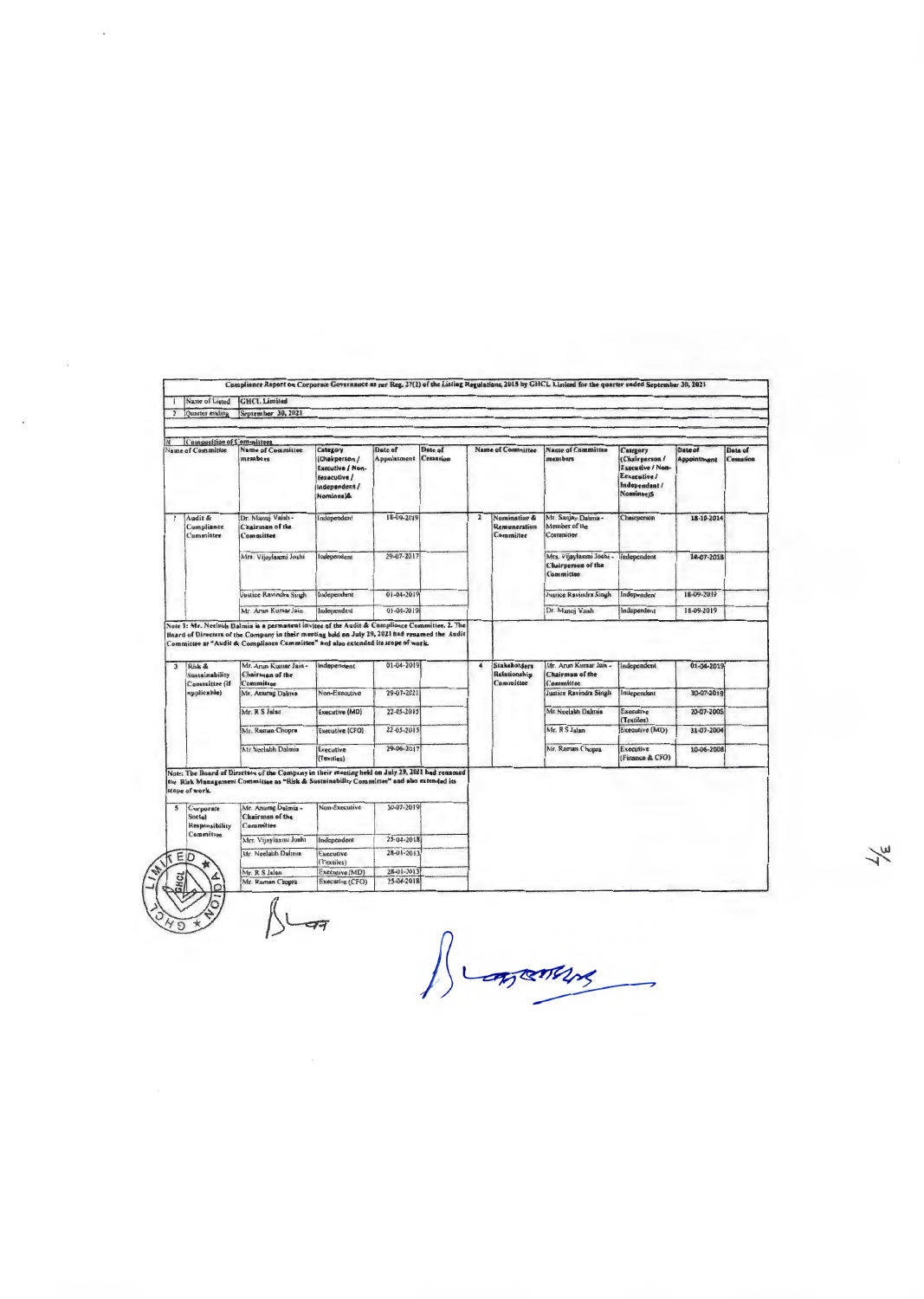$\ddot{\phantom{0}}$ 

|                      | Date(s) of Meeting (if any) in                      | Date(s) of Meeting (if any) in the current quarter                                                                                                                                                                                                                                                                                              |                                                | Maximum gap between any                                       |  |  |  |
|----------------------|-----------------------------------------------------|-------------------------------------------------------------------------------------------------------------------------------------------------------------------------------------------------------------------------------------------------------------------------------------------------------------------------------------------------|------------------------------------------------|---------------------------------------------------------------|--|--|--|
|                      | the previous quarter                                |                                                                                                                                                                                                                                                                                                                                                 |                                                | two consecutive meeting (in<br>number of days)                |  |  |  |
|                      | 28-04-2021                                          | 29-07-2021                                                                                                                                                                                                                                                                                                                                      |                                                | 91                                                            |  |  |  |
|                      |                                                     |                                                                                                                                                                                                                                                                                                                                                 |                                                |                                                               |  |  |  |
| IV                   | Date(s) of meeting of the                           | Meeting of Committees (i.e. Audit Committee)<br>Whether requirement of Quorum met (details)                                                                                                                                                                                                                                                     | Date of meeting                                | Maximum gap between any                                       |  |  |  |
| relevant quarter     | Audit Committee in the                              |                                                                                                                                                                                                                                                                                                                                                 | of the committee<br>in the previous<br>quarter | two consecutive meeting in<br>number of days*                 |  |  |  |
|                      | 29-07-2021                                          | Yes                                                                                                                                                                                                                                                                                                                                             | 28-04-2021                                     | 91                                                            |  |  |  |
|                      |                                                     | All four members of the Audit Committee (i.e. Dr. Manoj<br>Vaish, Mrs. Vijaylaxmi Joshi, Justice Ravindra Singh & Mr.<br>Arun Kumar Jain) attended the meeting held on 29-07-2021                                                                                                                                                               |                                                |                                                               |  |  |  |
|                      |                                                     | Meeting of Committees (i.e. Nomination & Remuneration Committee)                                                                                                                                                                                                                                                                                |                                                |                                                               |  |  |  |
|                      | Date of meeting of the                              | 15-07-2021                                                                                                                                                                                                                                                                                                                                      |                                                |                                                               |  |  |  |
|                      | committee in the previous                           |                                                                                                                                                                                                                                                                                                                                                 |                                                |                                                               |  |  |  |
| quarter              |                                                     |                                                                                                                                                                                                                                                                                                                                                 |                                                |                                                               |  |  |  |
| VI.                  |                                                     | Meeting of Committees (i.e. Risk Management Committee)                                                                                                                                                                                                                                                                                          |                                                |                                                               |  |  |  |
|                      | Date of meeting of the                              | 14-07-2021                                                                                                                                                                                                                                                                                                                                      |                                                |                                                               |  |  |  |
|                      | committee in the previous                           |                                                                                                                                                                                                                                                                                                                                                 |                                                |                                                               |  |  |  |
| quarter              |                                                     |                                                                                                                                                                                                                                                                                                                                                 |                                                |                                                               |  |  |  |
| VII                  |                                                     | Meeting of Committees (i.e. Stakeholders Relation Committee)                                                                                                                                                                                                                                                                                    |                                                |                                                               |  |  |  |
|                      | Date of meeting of the<br>committee in the previous | 02-07-2021<br>23-07-2021                                                                                                                                                                                                                                                                                                                        |                                                |                                                               |  |  |  |
| quarter              |                                                     |                                                                                                                                                                                                                                                                                                                                                 |                                                |                                                               |  |  |  |
|                      |                                                     | 06-08-2021                                                                                                                                                                                                                                                                                                                                      |                                                |                                                               |  |  |  |
|                      |                                                     | 13-08-2021                                                                                                                                                                                                                                                                                                                                      |                                                |                                                               |  |  |  |
|                      |                                                     | 20-08-2021                                                                                                                                                                                                                                                                                                                                      |                                                |                                                               |  |  |  |
|                      |                                                     | 03-09-2021                                                                                                                                                                                                                                                                                                                                      |                                                |                                                               |  |  |  |
|                      |                                                     | 17-09-2021                                                                                                                                                                                                                                                                                                                                      |                                                |                                                               |  |  |  |
|                      |                                                     | 24-09-2021                                                                                                                                                                                                                                                                                                                                      |                                                |                                                               |  |  |  |
|                      |                                                     |                                                                                                                                                                                                                                                                                                                                                 |                                                | Compliance status (Yes / No / NA) <sup>refer note below</sup> |  |  |  |
|                      |                                                     | Whether prior approval of audit committee obtained                                                                                                                                                                                                                                                                                              |                                                | Yes                                                           |  |  |  |
|                      |                                                     | Whether shareholder approval obtained for material RPT                                                                                                                                                                                                                                                                                          |                                                | <b>NA</b>                                                     |  |  |  |
|                      |                                                     | Whether details of RPT entered into pursuant to omnibus approval have been reviewed                                                                                                                                                                                                                                                             |                                                | Yes                                                           |  |  |  |
|                      | by Audit Committee                                  |                                                                                                                                                                                                                                                                                                                                                 |                                                |                                                               |  |  |  |
|                      |                                                     |                                                                                                                                                                                                                                                                                                                                                 |                                                |                                                               |  |  |  |
| <b>Note</b>          |                                                     |                                                                                                                                                                                                                                                                                                                                                 |                                                |                                                               |  |  |  |
| $\mathbf{1}$         |                                                     | In the column "Compliance Status." compliance or non-compliance may be indicated by Yes/No/N.A. For example, if the Board<br>has been composed in accordance with the reuirements of Listing Regulations, "Yes" may be indicated. Similarly, in case the<br>Listed Entity has no related party transactions, the words "N.A." may be indicated. |                                                |                                                               |  |  |  |
| $\overline{2}$       |                                                     | If status is "No" details of non-compliance may be given here.                                                                                                                                                                                                                                                                                  |                                                |                                                               |  |  |  |
|                      |                                                     |                                                                                                                                                                                                                                                                                                                                                 |                                                |                                                               |  |  |  |
| VIII<br>$\mathbf{1}$ | <b>Affirmations</b>                                 | The composition of Board of Directors is in terms of SEBI (Listing obligations and disclosure reuirements) Regulations, 2015.                                                                                                                                                                                                                   |                                                |                                                               |  |  |  |
| $\overline{c}$       | 2015                                                | The composition of the following committees is in terms of SEBI (Listing obligations and disclosure reurrements) Regulations,                                                                                                                                                                                                                   |                                                |                                                               |  |  |  |
| a.                   | Audit Committee                                     |                                                                                                                                                                                                                                                                                                                                                 |                                                |                                                               |  |  |  |
| b.                   | Nomination & remuneration committee                 |                                                                                                                                                                                                                                                                                                                                                 |                                                |                                                               |  |  |  |
| с<br>d.              | Stakeholders relationship committee                 | Risk management committee (applicable to the top 1000 listed entities)                                                                                                                                                                                                                                                                          |                                                |                                                               |  |  |  |
| 3                    |                                                     | The committee members have been made aware of their powers, role and responsibilities as specified in SEBI (Listing obligations<br>and disclosure reuirements) Regulations, 2015.                                                                                                                                                               |                                                |                                                               |  |  |  |
| 4                    |                                                     | The meetings of the board of directors and the above committees have been conducted in the manner as specified in SEBI (Listing                                                                                                                                                                                                                 |                                                |                                                               |  |  |  |
|                      |                                                     | obligations and disclosure reulrements) Regulations, 2015                                                                                                                                                                                                                                                                                       |                                                |                                                               |  |  |  |
| 5                    |                                                     | a. The report and / or the report submitted in the previous quarter has been placed before Board of Directors. Yes<br>b Any comments / observations/advice of Board of Directors may be mentioned here: NA                                                                                                                                      |                                                |                                                               |  |  |  |
|                      | Name & Designation                                  | For GHCL Limited<br>costing<br>Bhuwneshwar Mishr                                                                                                                                                                                                                                                                                                |                                                |                                                               |  |  |  |
|                      |                                                     | Sr. GM-Sustainability & Company Secretary as well as Compliance Offic                                                                                                                                                                                                                                                                           |                                                |                                                               |  |  |  |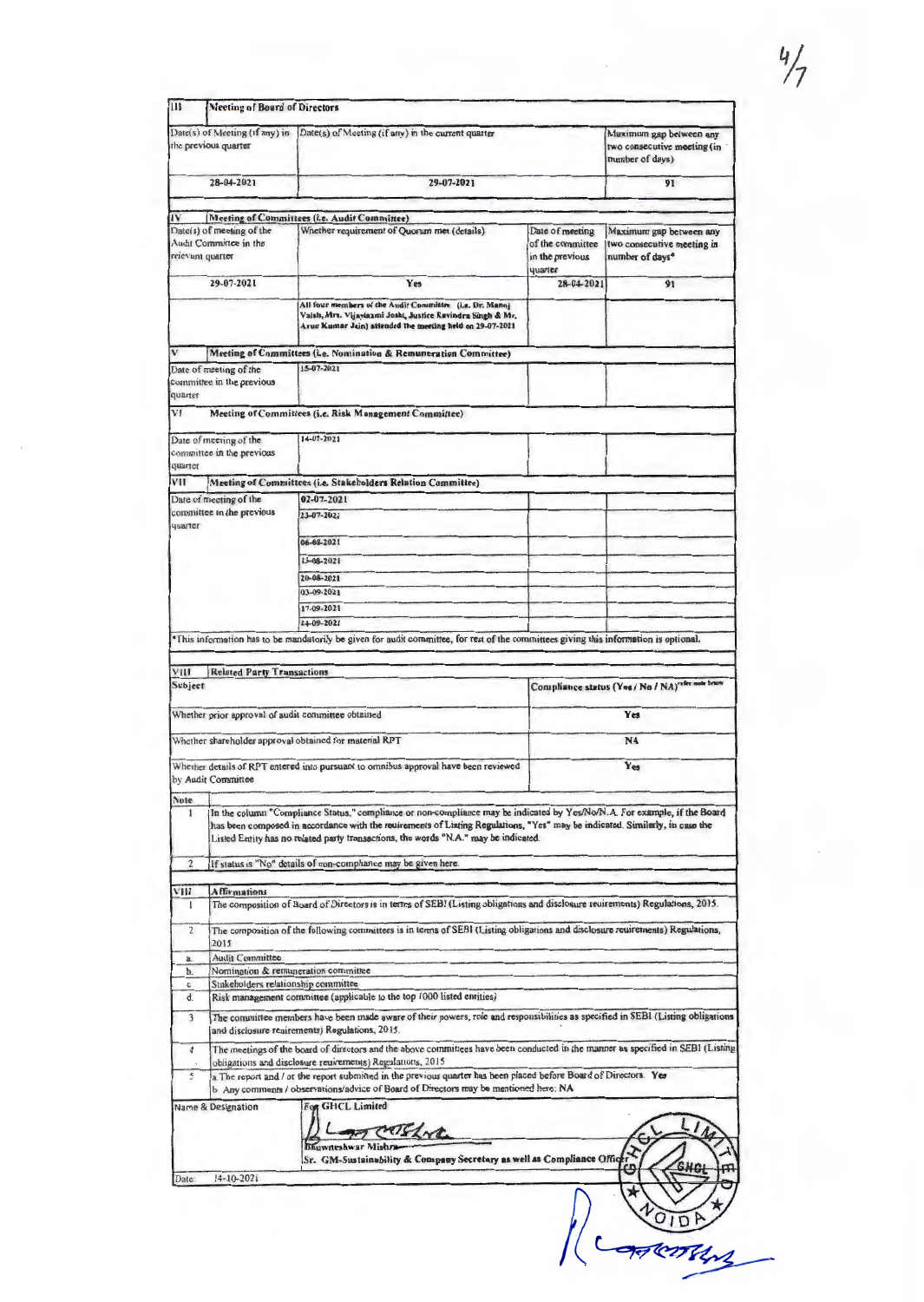#### HALF YEARLY COMPLIANCE REPORT ON CORPORATE GOVERNANCE Name of Listed Entity : GHCl Limited

Half Year Ended

: April 1, 2021 - September 30, 2021

I. Affirmations

| <b>Broad Headings</b>                                                                                                                                                                      |                 | <b>Regulation Number Compliance Status</b><br>(Yes/No/NA) |
|--------------------------------------------------------------------------------------------------------------------------------------------------------------------------------------------|-----------------|-----------------------------------------------------------|
| Copy of the annual report including balance sheet,<br>profit and loss account, directors report, corporate<br>governance report, business responsibility report<br>displayed on<br>website | 46(2)           | Yes                                                       |
| Presence of Chairperson of Audit Committee at the<br><b>Annual General Meeting</b>                                                                                                         | 18(1)(d)        | Yes                                                       |
| Presence of Chairperson of the nomination and<br>remuneration committee at the annual general<br>Imeeting                                                                                  | 19(3)           | Yes                                                       |
| Presence of Chairperson of the Stakeholder<br>Relationship committee at the annual general<br>meeting                                                                                      | 20(3)           | Yes                                                       |
| Whether "Corporate Governance Report" disclosed in 34(3) read with para<br>Annual Report                                                                                                   | C of Schedule V | Yes                                                       |
| For GHCL Limited<br>GHCL<br>MELLE<br>Bhuwneshwar Mishra<br>Sr. GM-Sustainability & Company Secretary as well as Compliance Officer<br>Date: 14, 10, 2021                                   | т               |                                                           |

Place: Noida

francours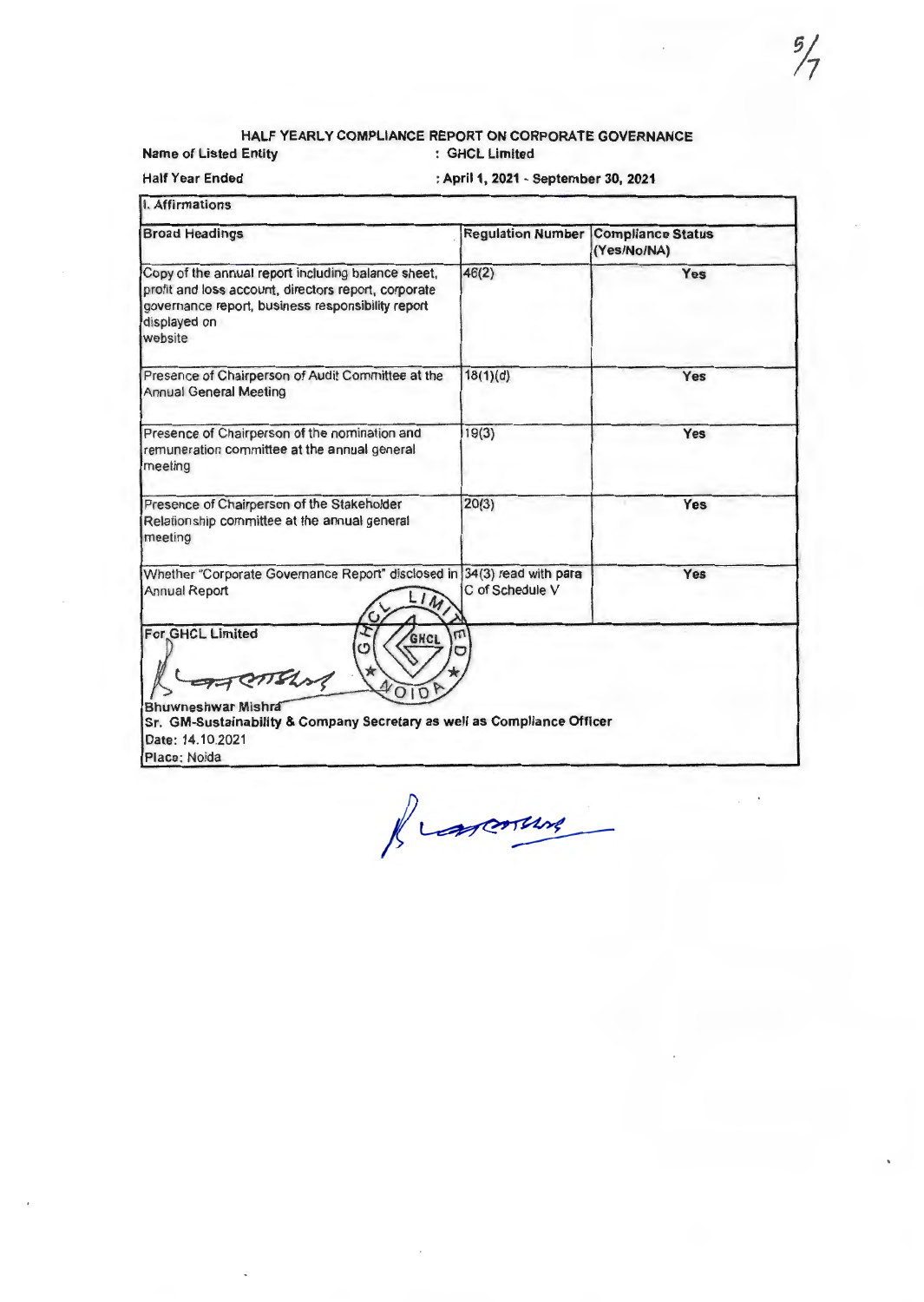# **GHCL Limited**



| <b>Name of Listed Entity</b>                                                                                                                                                                               |                                                                                                      | <b>GHCL Limited</b>                             |                                                                       |  |
|------------------------------------------------------------------------------------------------------------------------------------------------------------------------------------------------------------|------------------------------------------------------------------------------------------------------|-------------------------------------------------|-----------------------------------------------------------------------|--|
| <b>Half Year Ended</b>                                                                                                                                                                                     |                                                                                                      | April 1, 2021 - September 30, 2021              |                                                                       |  |
| I. Disclosure of Loans / guarantees / comfort letters / securities etc.                                                                                                                                    |                                                                                                      |                                                 |                                                                       |  |
| (A) Any loan or any other form of debt advanced by the listed entity directly or indirectly to:                                                                                                            |                                                                                                      |                                                 |                                                                       |  |
| <b>Entity</b>                                                                                                                                                                                              | Aggregate<br>amount<br>advanced during<br>six months                                                 | Balance outstanding at the end of six<br>months |                                                                       |  |
| Promoter or any other entity controlled by<br>them                                                                                                                                                         | <b>NIL</b>                                                                                           | <b>NIL</b>                                      |                                                                       |  |
| Promoter Group or any other entity<br>controlled by them                                                                                                                                                   | <b>NIL</b>                                                                                           | <b>NIL</b>                                      |                                                                       |  |
| Directors (including relatives) or any<br>other entity controlled by them                                                                                                                                  | <b>NIL</b>                                                                                           |                                                 | <b>NIL</b>                                                            |  |
| KMPs or any other entity controlled by<br>them                                                                                                                                                             | Rs.10,38,755/-<br><b>NIL</b><br>(Rupees Ten Lakhs Thirty Eight<br>Thousand Seven Hundred Fifty Five) |                                                 |                                                                       |  |
| (B) Any guarantee/ comfort letter (by whatever name called) provided by the listed entity directly or<br>indirectly, in connection with any loan(s) or any other form of debt availed by:<br><b>Entity</b> | Type (guarantee,<br>comfort<br>letter<br>etc.)                                                       | Aggregate<br>οf<br>amount<br>during<br>issuance | <b>Balance</b><br>outstanding at the                                  |  |
|                                                                                                                                                                                                            |                                                                                                      | six months                                      | end of six months<br>(taking<br>into<br>account<br>any<br>invocation) |  |
| Promoter or any other entity controlled by<br>them                                                                                                                                                         | <b>NIL</b>                                                                                           | <b>NIL</b>                                      | <b>NIL</b>                                                            |  |
| Promoter Group or any other entity<br>controlled by them                                                                                                                                                   | <b>NIL</b>                                                                                           | <b>NIL</b>                                      | <b>NIL</b>                                                            |  |
| Directors (including relatives) or any<br>other entity controlled by them                                                                                                                                  | <b>NIL</b>                                                                                           | <b>NIL</b>                                      | <b>NIL</b>                                                            |  |



Kragenting

**B**-38, GHCL House, Institutional Area, Sector-1, Noida, 11PL-201304<br>CIN : L24100GJ1983PLC006513, E-mail . ghclipfu@ghcLengtwebsite Ph. : +91-120-2535335, 4939900, Fax : +91-120-2535209 611 ww.etul.co.in Ы

Regd. Office GHCL House, Opp. Punjahi Hall, Near Navitalguara Box Stand, Navitanguara, Ahmedahad Gujarat - 380009, India

-------------·----